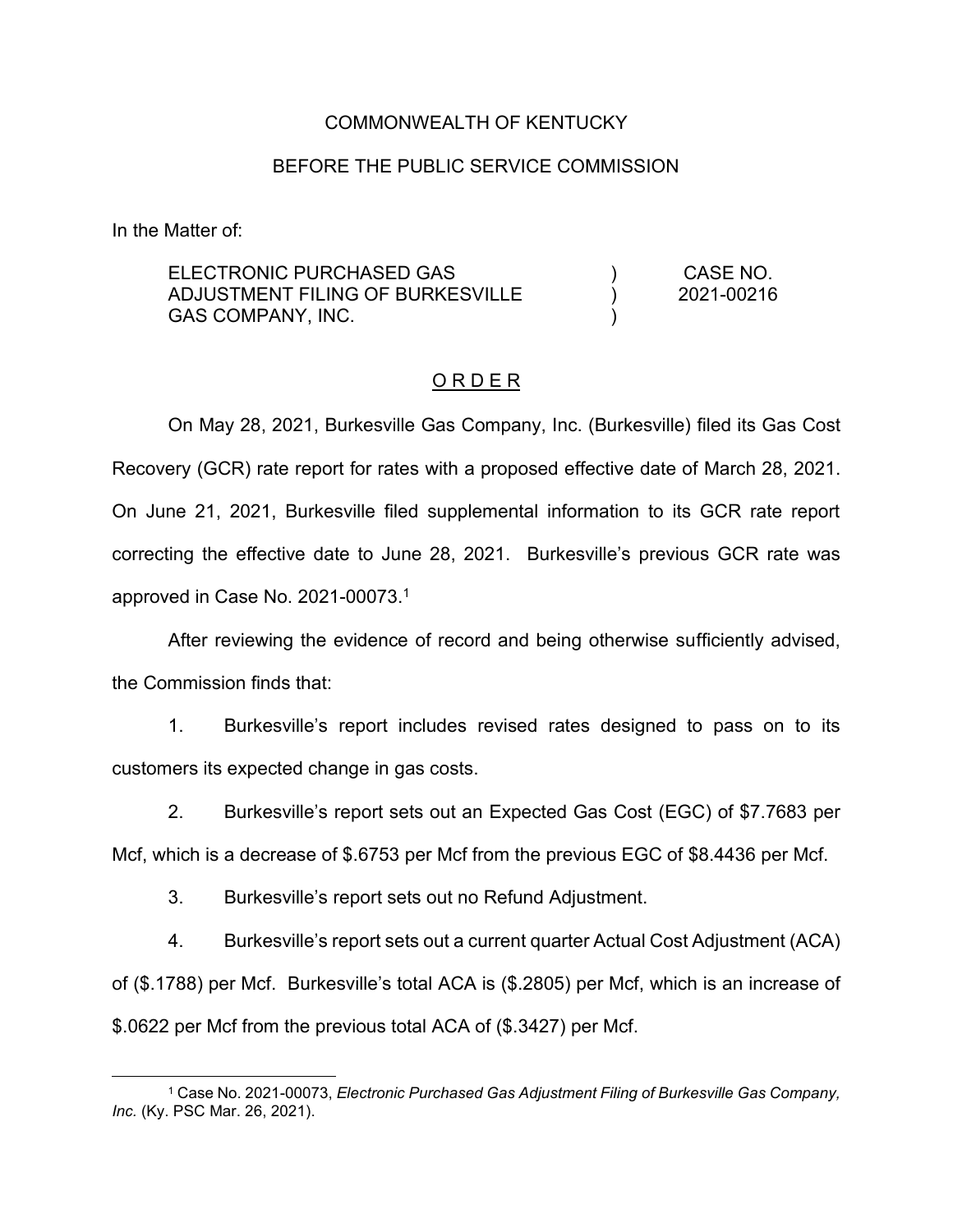5. Burkesville's GCR rate is \$7.4878 per Mcf, which is a decrease of \$.6131 per Mcf from the previous GCR rate of \$8.1009 per Mcf.

6. The rates set forth in the Appendix to this Order are fair, just and reasonable and should be approved for service rendered by Burkesville on and after June 28, 2021.

7. Should Burkesville purchase sustainable natural gas from a renewable source during the reporting period of any future GCR reports then the supplier, cost, and amount must be documented in its cover letter to the Commission.

IT IS THEREFORE ORDERED that:

1. The rates proposed by Burkesville and set forth in the Appendix to this Order are approved for service rendered on and after June 28, 2021.

2. Within 20 days of the date of entry of this Order, Burkesville shall file with this Commission, using the Commission's electronic Tariff Filing System, revised tariff sheets setting out the rates approved herein and reflecting that they were approved pursuant to this Order.

3. This case is closed and removed from the Commission's docket.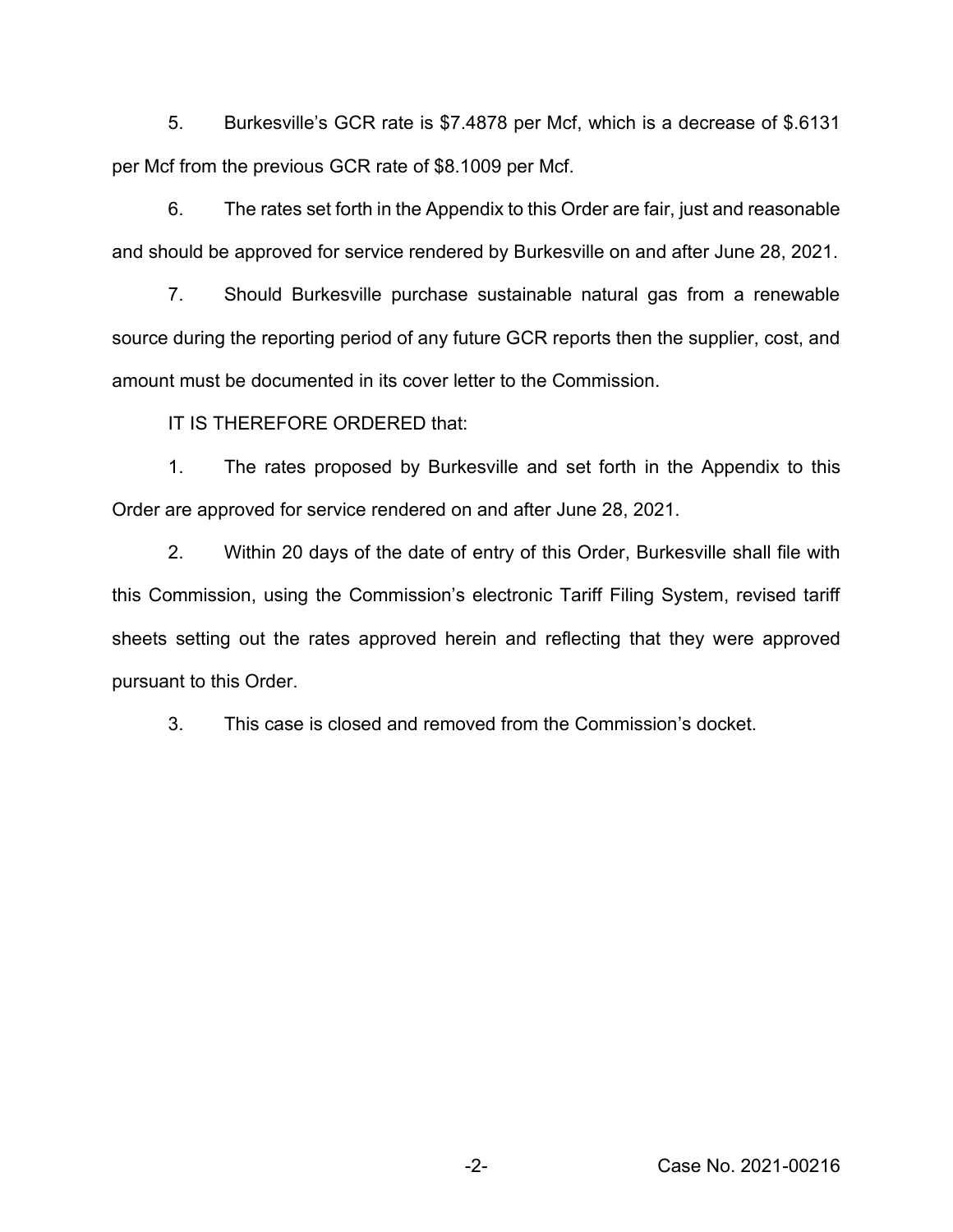By the Commission



ATTEST:

Indivell

Executive Director

Case No .2021-00216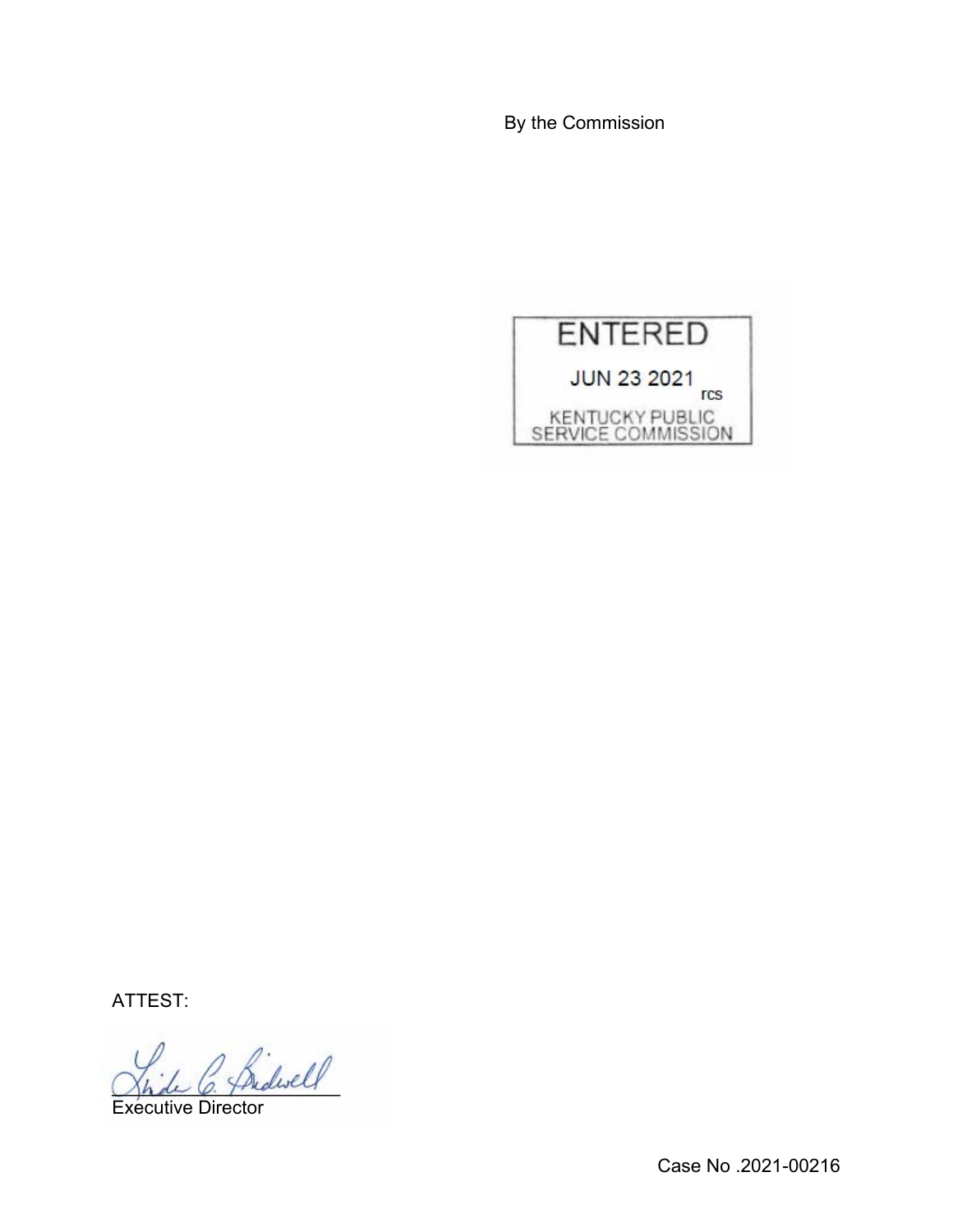## APPENDIX

# APPENDIX TO AN ORDER OF THE KENTUCKY PUBLIC SERVICE COMMISSION IN CASE NO. 2021-00216 DATED JUN 23 2021

The following rates and charges are prescribed for the customers in the area served by Burkesville Gas Company, Inc. All other rates and charges not specifically mentioned herein shall remain the same as those in effect under the authority of the Commission prior to the effective date of this Order.

RATES:

|             | <b>Gas Cost</b><br>Recovery |          |           |
|-------------|-----------------------------|----------|-----------|
|             | <b>Base Rate</b>            | Rate     | Total     |
| Residential | \$7.5400                    | \$7.4878 | \$15.0278 |
| Industrial  | \$7.1900                    | \$7.4878 | \$14.6778 |